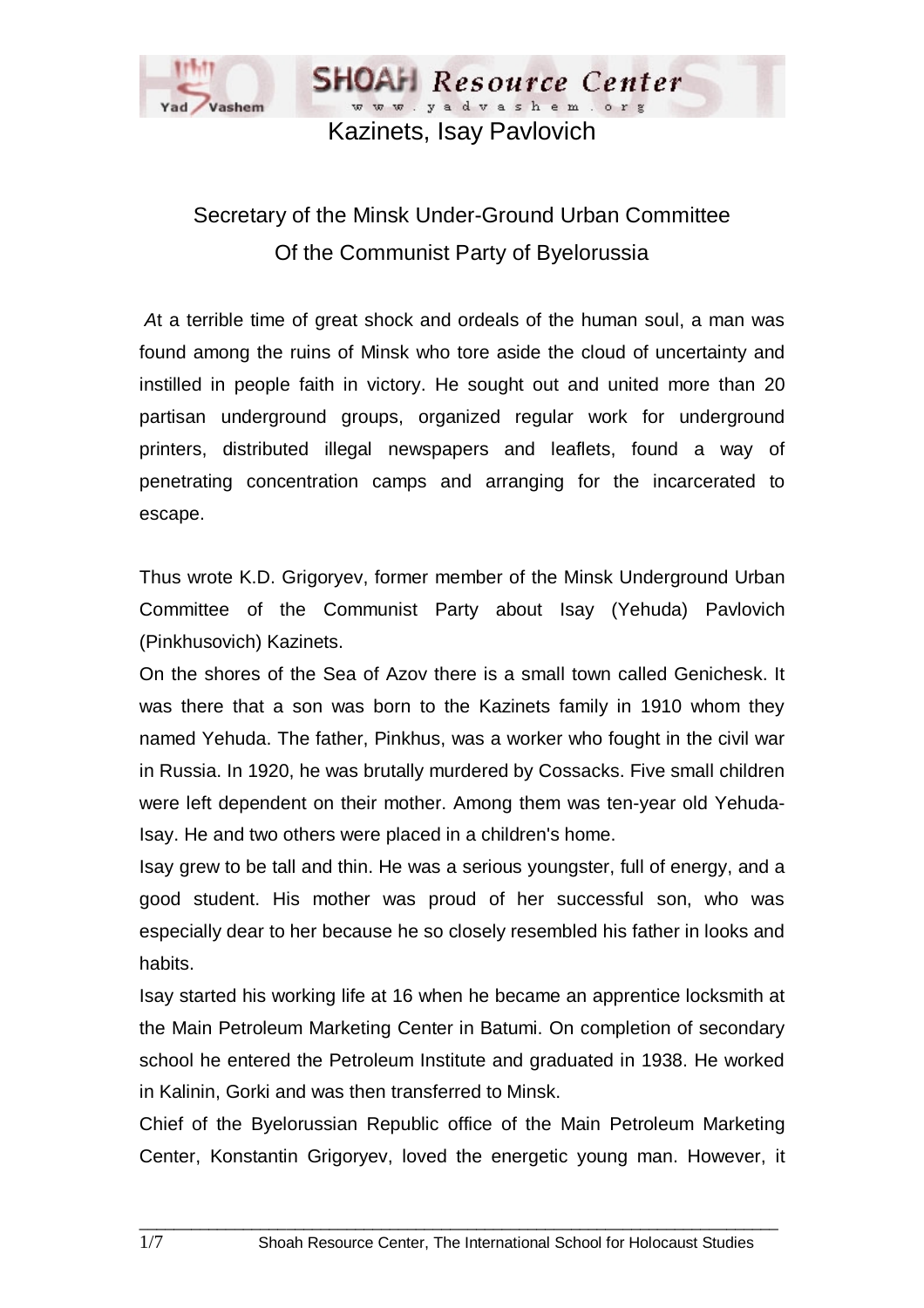

## **SHOAH** Resource Center www.yadvashem.org

was difficult to find quarters in Minsk and since Isay wanted his wife and two children with him, he requested to be transferred to another city where living quarters could be found. Thus he was sent to Bialystok as chief engineer of the local branch of the Main Petroleum Marketing Center.

Bialystok was close to the border. The peaceful life of Kazinets did not last long.

That fateful Sunday of June 22, 1941 arrived. The town was filled with the roar of bombers, explosions, shrieks, of the wounded, sirens, streets on fire and bodies lying in pools of blood.

Isay evacuated his family but remained behind to destroy the petrol tanks to ensure that the enemy would not receive a single drop of fuel. The German army arrived very soon after and Kazinets left the town with only the clothes on his back. Together with units of the Red Army he marched to the east.

The difficult trek began. Thousands of people crowded the roads but were stopped by German patrol squads. Like many other refugees, Isay could not flee the rapid German onslaught. He found himself on territory occupied by the enemy. Managing to reach Minsk he found the Byelorussian capital in ruins — fires were burning everywhere and entire streets had been destroyed. Isay hurried to Grigoryev's home but found that it had been burned down. After searching for a few days he finally found Grigoryev. The meeting was warm but sad. Kazinets and Grigoryev became involved in preparing false documents for under-ground work. Kazinets became the Tartar, Mustapha Delikurdi-Ogly. He could pass as a Tartar because of his swarthy face.

Isay was not disposed to sitting idle. The occupiers had to be shown that their lives would not be quiet here. He discussed the situation with Grigoryev. Some people had lost heart. It was necessary to instill in them faith in victory. They had to be convinced that, despite their initial successes, the Germans would ultimately be defeated.

Isay succeeded in finding a radio and soon people were listening to news broadcasts by the Soviet Information Bureau. At the same time a Party center for the resistance movement was being formed in Minsk. Within a few months about 20 underground Party and Komsomol groups were established.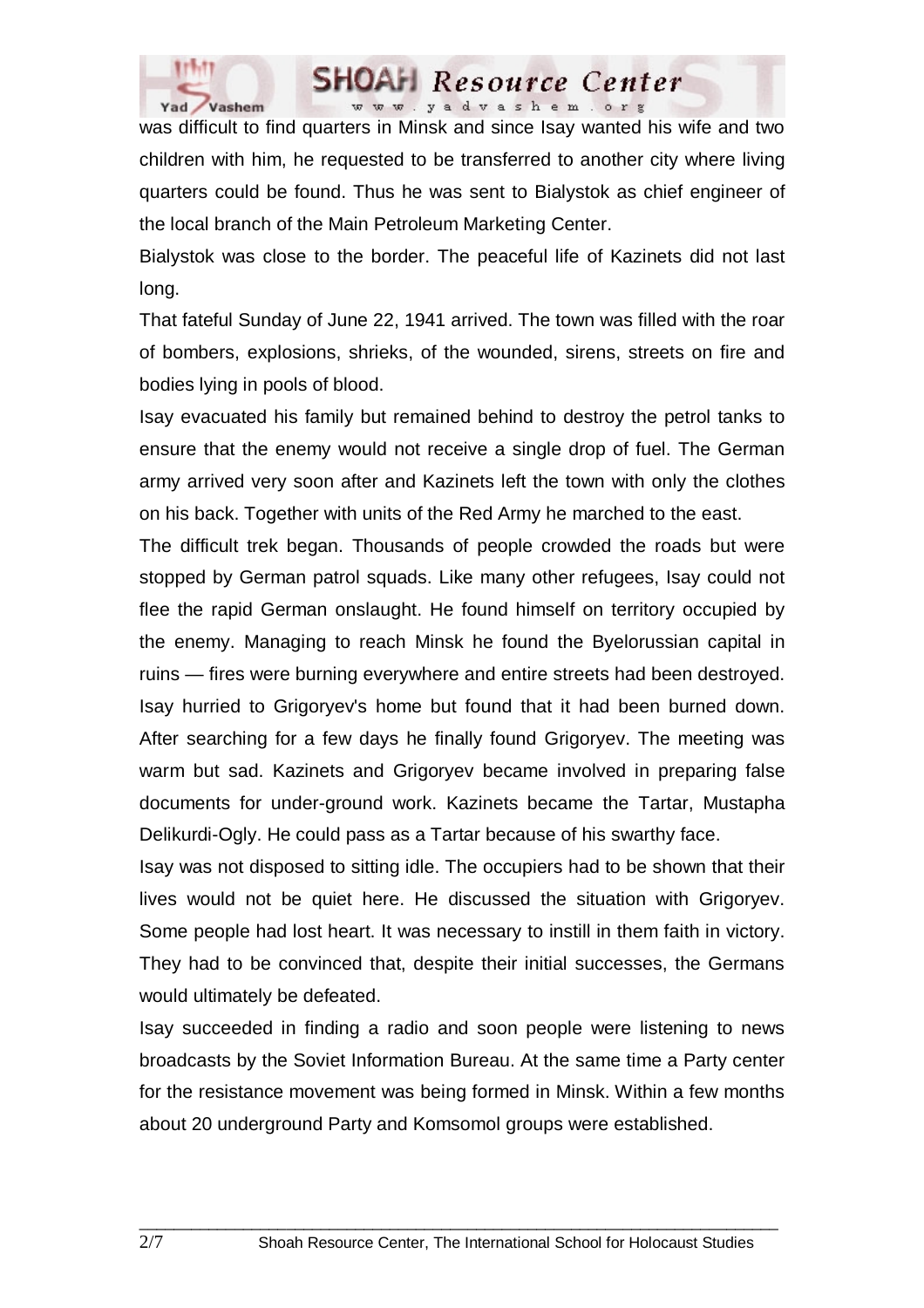

## **SHOAH** Resource Center www.yadvashem.org

A meeting of representatives of some of these groups was held at the beginning of December 1941 at a hideout on 5 (now 34) Lugovaya Street. An urban underground Party committee was chosen which included K.A. Grigoryev, S.I. Zayats (Zaytsev), I.P. Kazinets, G.M. Semyonov, and V.S. Zhudro. Kazinets was elected secretary of the committee.

A new chapter of ordeals, danger, and responsibilities opened in the life of Kazinets. This was his lot until the end of his heroic life.

The minutes of this historic meeting, which recorded Isay's underground name — Slavka — have been preserved to this day. Kazinets carried the identity papers of his friend, Vyacheslav Yurygin, who had been killed on the way from Bialystok to Minsk.

Members of the cell organization would know their secretary only by his underground name. This would prevent provocateurs from penetrating the cell.

The Committee would be guided in setting up partisan groups, etc., by underground groups of railway workers, and people from the ghetto, the Law Institute, and the military council.

With the formation of this committee, diversionary activities of the underground intensified. Its aim was to destroy enemy transport. Underground railway workers poured sand into the axle boxes of rolling stock, froze the engine drums, protracted repairs. Two pump houses and a water tower were put out of commission. Fifty steam engines were frozen.

At factories and plants the underground workers impeded production, delayed raw materials, broke equipment and instruments, and pierced parachutes made at a local enterprise.

The committee devoted particular attention to reconnaissance. A close watch was kept on the movement of military echelons to and from the front.

"Slavka" was indefatigable. People who worked with him and survived the war told of his diligence and courage and selfassurance. Under his firm hand the resistance movement in the city expanded.

 $\Box$  . The contribution of the contribution of the contribution of the contribution of the contribution of the contribution of the contribution of the contribution of the contribution of the contribution of the contributi

At a meeting in November 1941, Slavka said: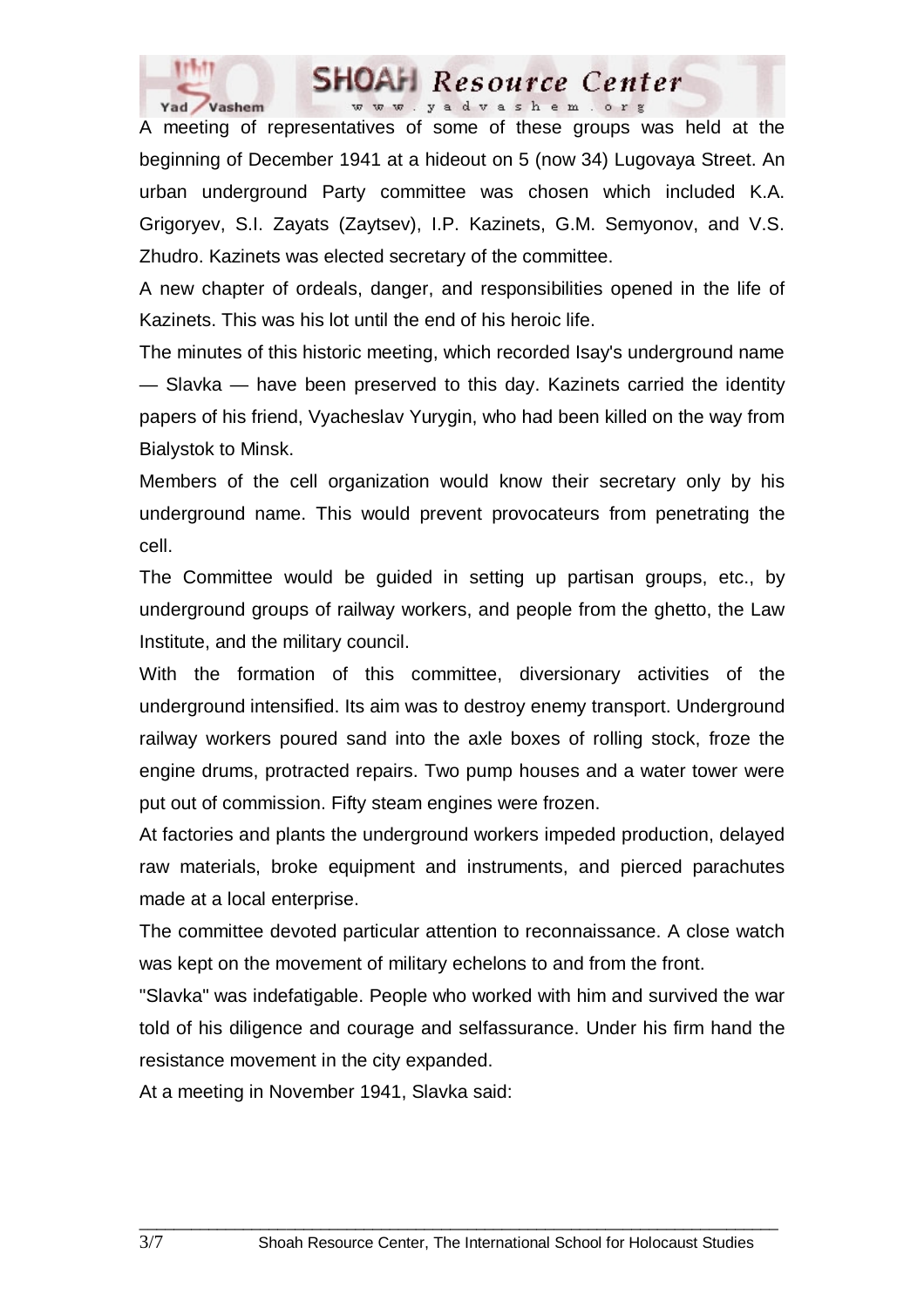

"We are at war. We only hear Moscow but cannot establish contact with it. But the Party has appealed to all who have remained in occupied territory to create underground organizations, partisan units and diversionary groups".

**SHOAH** Resource Center www.yadvashem.org

A Gestapo document concerning Kazinets' activities was found after his arrest. It read:

"Propaganda and intelligence material were supplied by Kazinets... He received communications from a certain, as yet uncaptured, "Zhorzh". This "Zhorzh" had two receivers in his apartment... Kazinets transmitted his information to the committee by the (also arrested) radio operator. In addition they collected other information, had it printed in a secret press and then distributed it in the form of leaflets. The press was in one of the buildings near the ghetto... The press also carried out commissions for partisan groups outside Minsk..."

A special chapter in the underground activity of Isay Kazinets concerned his close ties with the Minsk ghetto, of which eyewitness testimony survives.

In July 1941, a Jewish ghetto was established in Minsk. In spite of the terrible conditions there, the courageous inhabitants, notwithstanding the dangers they faced, organized a struggle against the Nazi murderers and their lackeys. On learning that an underground organization had formed in the ghetto, Kazinets tried to establish contact with it. Anton Zubkovski argued with him:

"Why should you personally go to the ghetto? You are the secretary. Don't we have enough people to send? Food and supplies can be collected without you. That's the work of the group leaders..."

Slavka thrust his hands through his thick hair and shook his head thoughtfully. "No, Anton, that's not the point. Supplies and ammunition can be collected without me and delivered to the partisans. But I made the acquaintance of an interesting man there — Skromny. Did you ever hear of someone with that name?"

 $\Box$  . The contribution of the contribution of the contribution of the contribution of the contribution of the contribution of the contribution of the contribution of the contribution of the contribution of the contributi

"I can't say I have."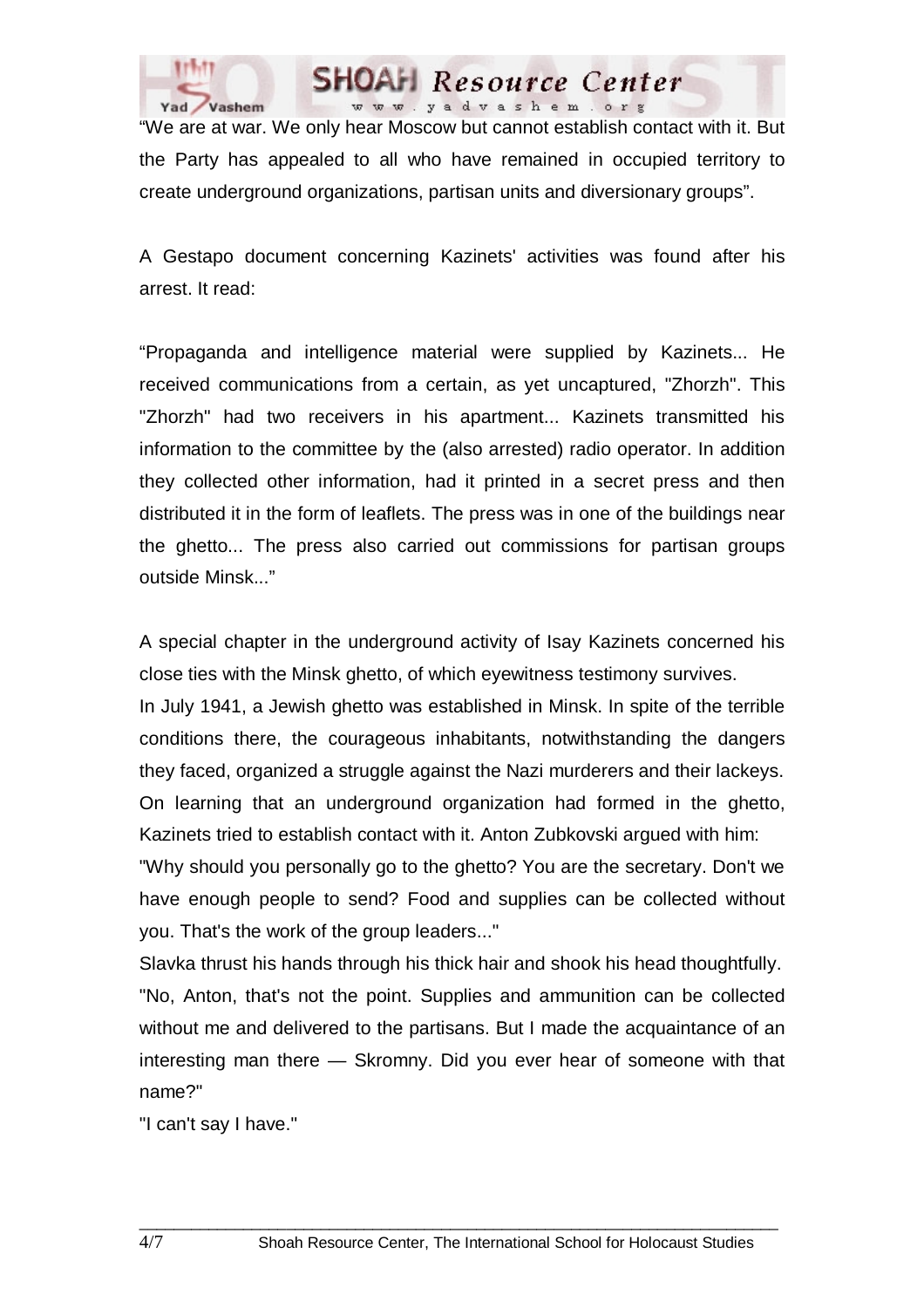

"It's the underground name of Smolyar. He used to work in the Comintern in Western Byelorussia and his work was magnificent." "We should bring him here," said Zubkovski.

www.yadvashem.org

Resource Center

"We don't have to bring him," said Slavka, "he can come himself. He knows every exit and entry. That's the kind of person we need. He speaks readily about everything. I have learned a lot from him. That's why I go." Hersh Smolyar, in his book *Fun Minsker getto* (Yiddish) wrote:

"The first meeting of the organizational center of the ghetto with Comrade Slavka, the representative of the urban committee, took place. We told him about the situation in the ghetto and he promised us all help. For his part, Kazinets asked the comrades in the ghetto to set up a fund of medical supplies, clothes and to do everything they could to establish a press."

Smolyar noted that this meeting with Slavka gave the ghetto fighters' courage and strength. And, in fact, a press was soon set up and turned over to the printer and ghetto resident, Misha Chivchin.

The press regularly printed leaflets, bulletins, and information on the front, which revealed the lies of Hitler's propaganda. Kazinets retained close contact with the ghetto and met often with the resistance leaders there.

The Minsk urban committee and its leader, Isay Kazinets, played a major role in the organization of partisan units, reinforcing them, supplying guns, ammunition and medical supplies. The Germans did everything within their power to uncover the underground in Minsk. Their spies from the *Abwehr* and secret police infiltrated underground organizations.

In March 1942, mass arrests of underground workers started. The military council of the partisan movement was smashed. Its leaders, I. Rogov, I. Byelov, and P. Antokhin, having fallen into the hands of the Germans, betrayed the movement and revealed the names of people actively engaged in the underground.

For a long time the Germans had been trying to penetrate the underground in order to wipe it out at one blow. Gestapo agents wormed their way into the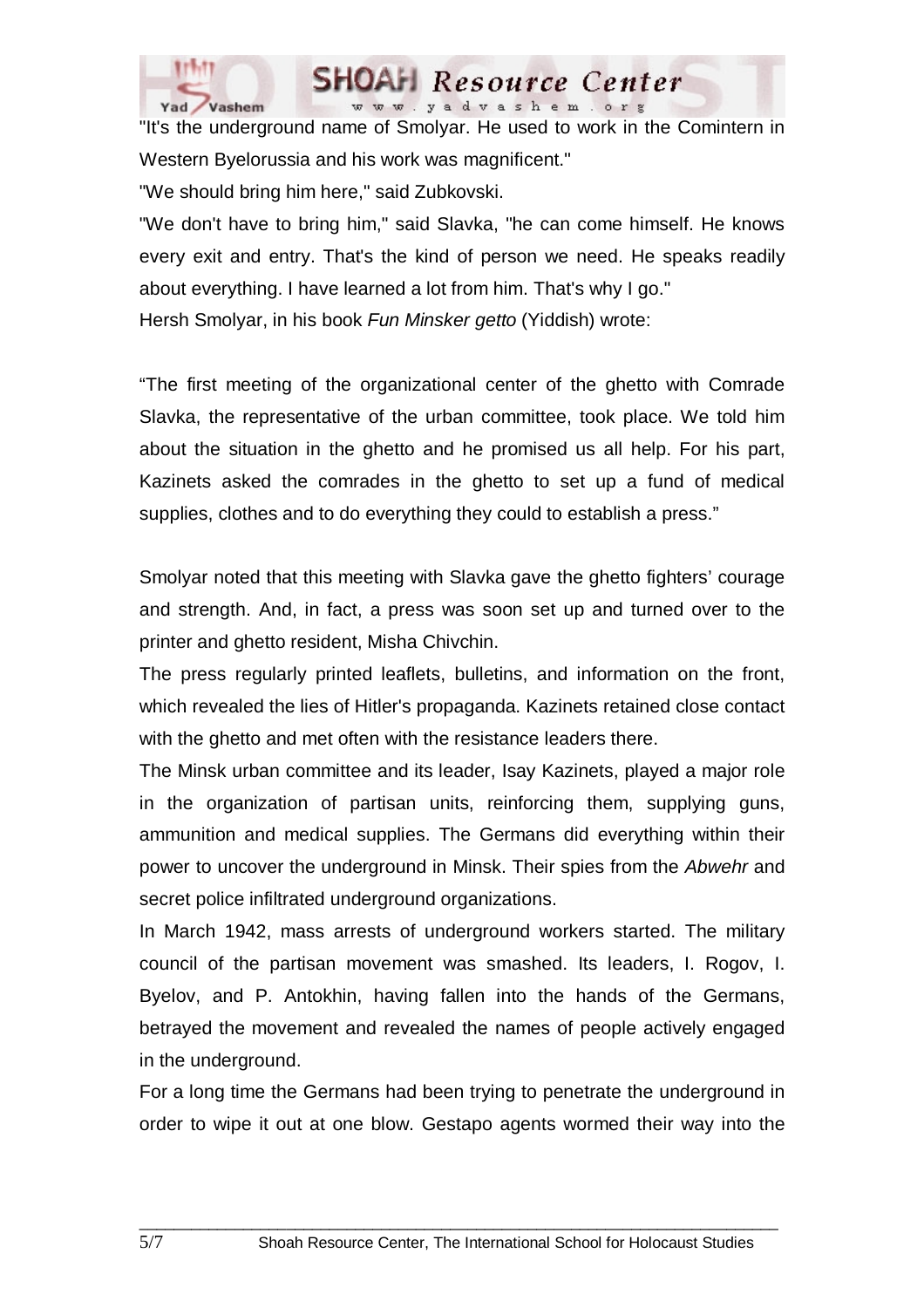

midst of those they suspected, trying to gain their confidence. Their aim was the military council and its chain of connections.

www.yadvashem.org

Resource Center

Suddenly the enemy struck the first blow at the weakest link — the military council, which like any headquarters had documents and lists of members. Valuable information fell into the hands of the Gestapo. The tie between the military council and the city underground was exposed. The council members did not even withstand the first interrogation and betrayed the underground.

Kazinets immediately passed news of the danger along the chain. He ordered members to change their flats, their appearance, their documents. He himself changed his flat.

In his last note to comrades in the ghetto, Kazinets wrote that the time had come to join the partisans outside. "By setting up gallows on the streets of Minsk, by executing scores of resistance fighters, the occupiers count on frightening the anti-Fascists, but they will not succeed. Our fearless fighters will continue their heroic struggle against the worst enemies of mankind — the troops of Hitler."

Before leaving the city to join the partisans, Kazinets decided to go to the hideout in order to meet with couriers of the partisan detachment that he was to join on March 27, 1942. When he and underground worker Rovinskaya entered the apartment, the Gestapo was waiting for them. On that day scores of other underground workers were arrested.

For 40 days Kazinets was tortured, his body literally being torn to pieces, but he remained silent. On May 7, 1942, the hangmen brought the bloodied and maimed Isay Kazinets to the city park where they had set up a gallows. When the executioner placed the noose around his neck, Kazinets kicked him with every bit of strength he had left and the executioner fell off the stand. Kazinets' last words were: "Death to Fascism!"

Thus ended the life of the heroic fighter, Isay Kazinets.

On May 8, 1965, the Presidium of the Supreme Soviet of the USSR awarded the title of Hero of the Soviet Union posthumously to Isay Pavlovich Kazinets for special merit, steadfastness, and heroism in the struggle against the German Fascist occupiers.